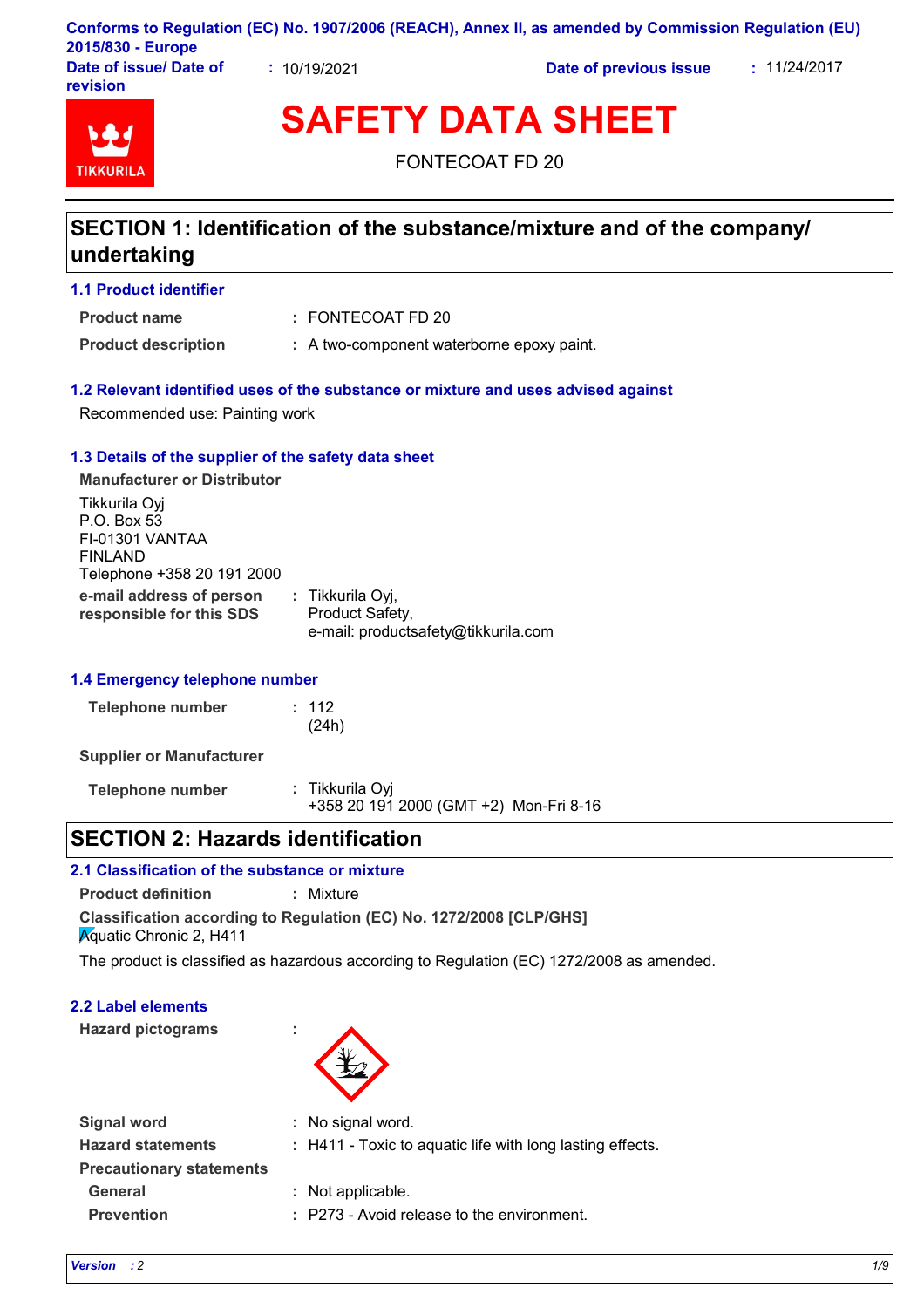| Date of issue/Date of revision        | 19.10.2021 Date of previous issue                                                                    | 24.11.2017. | <b>FONTECOAT FD 20</b> |
|---------------------------------------|------------------------------------------------------------------------------------------------------|-------------|------------------------|
| <b>Response</b>                       | : Not applicable.                                                                                    |             |                        |
| <b>Storage</b>                        | : Not applicable.                                                                                    |             |                        |
| <b>Disposal</b>                       | : Not applicable.                                                                                    |             |                        |
| <b>Supplemental label</b><br>elements | : Contains isophorone diamine and m-phenylenebis (methylamine). May produce an<br>allergic reaction. |             |                        |
|                                       | Wear protective gloves.                                                                              |             |                        |
|                                       | Marning! Hazardous respirable droplets may be formed when sprayed. Do not<br>breathe spray or mist.  |             |                        |
|                                       |                                                                                                      |             |                        |

#### **2.3 Other hazards**

**Other hazards which do : not result in classification** : None known.

## **SECTION 3: Composition/information on ingredients**

|                                   |                                                                                     |               | <b>Classification</b>                                                                                                                |              |
|-----------------------------------|-------------------------------------------------------------------------------------|---------------|--------------------------------------------------------------------------------------------------------------------------------------|--------------|
| <b>Product/ingredient</b><br>name | <b>Identifiers</b>                                                                  | $\frac{9}{6}$ | <b>Regulation (EC) No.</b><br>1272/2008 [CLP]                                                                                        | <b>Notes</b> |
| aliphatic polyamine adduct        | CAS: 160192-66-5                                                                    | $\leq 10$     | Aquatic Chronic 2, H411                                                                                                              |              |
| trizinc bis(orthophosphate)       | REACH #: 01-2119485044-40<br>EC: 231-944-3<br>CAS: 7779-90-0<br>Index: 030-011-00-6 | $\leq 5$      | Aquatic Acute 1, H400 (M=1)<br>Aquatic Chronic 1, H410 (M=1)                                                                         |              |
| 1-methoxy-2-propanol              | REACH #: 01-2119457435-35<br>EC: 203-539-1<br>CAS: 107-98-2<br>Index: 603-064-00-3  | $\leq 5$      | Flam. Liq. 3, H226<br>STOT SE 3, H336                                                                                                |              |
| isophorone diamine                | REACH #: 01-2119514687-32<br>EC: 220-666-8<br>CAS: 2855-13-2<br>Index: 612-067-00-9 | < 1           | Acute Tox. 4, H302<br>Acute Tox. 4, H312<br>Skin Corr. 1B, H314<br>Eye Dam. 1, H318<br>Skin Sens. 1, H317<br>Aquatic Chronic 3, H412 |              |
| m-phenylenebis(methylamine)       | REACH #: 01-2119480150-50<br>EC: 216-032-5<br>CAS: 1477-55-0                        | <1            | Acute Tox. 4, H302<br>Acute Tox. 4, H332<br>Skin Corr. 1B, H314<br>Eye Dam. 1, H318<br>Skin Sens. 1, H317<br>Aquatic Chronic 3, H412 |              |
| propylidynetrimethanol            | EC: 201-074-9<br>CAS: 77-99-6                                                       | $≤0.3$        | Repr. 2, H361fd<br>See Section 16 for the full<br>text of the H statements<br>declared above.                                        |              |

There are no additional ingredients present which, within the current knowledge of the supplier, are classified and contribute to the classification of the substance and hence require reporting in this section.

There are no additional ingredients present which, within the current knowledge of the supplier and in the concentrations applicable, are classified as hazardous to health or the environment, are PBTs or vPvBs or have been assigned a workplace exposure limit and hence require reporting in this section.

Occupational exposure limits, if available, are listed in Section 8.

Notes, if applicable, refer to Notes given in Annex VI of 1272/2008/EC.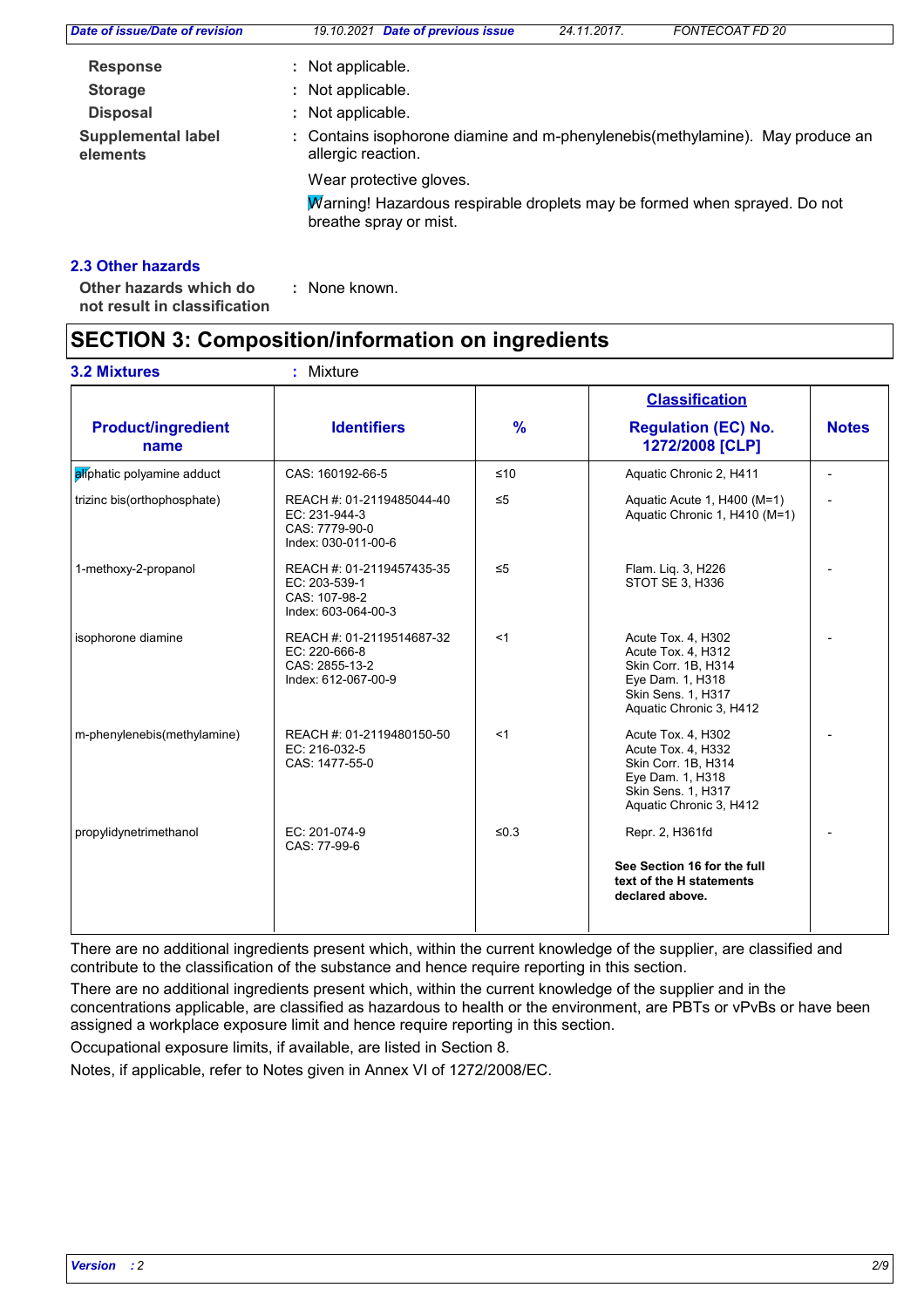## **SECTION 4: First aid measures**

| 4.1 Description of first aid measures |                                                                                                                                                                                                      |
|---------------------------------------|------------------------------------------------------------------------------------------------------------------------------------------------------------------------------------------------------|
| General                               | : In all cases of doubt, or when symptoms persist, seek medical attention. Show this<br>safety data sheet or label to the doctor if possible.                                                        |
| Eye contact                           | : Check for and remove any contact lenses. Immediately flush eyes with plenty of<br>lukewarm water, keeping eyelids open. Continue to rinse for at least 15 minutes.                                 |
| <b>Inhalation</b>                     | $:$ Remove to fresh air.                                                                                                                                                                             |
| <b>Skin contact</b>                   | : Wash skin thoroughly with soap and water or use recognized skin cleanser. Do<br>NOT use solvents or thinners.                                                                                      |
| Ingestion                             | : If accidentally swallowed rinse the mouth with plenty of water (only if the person is<br>conscious). If significant amounts have been swallowed or if symptoms persist,<br>seek medical attention. |

#### **4.2 Most important symptoms and effects, both acute and delayed**

See Section 11 for more detailed information on health effects and symptoms.

#### **4.3 Indication of any immediate medical attention and special treatment needed**

None.

| <b>SECTION 5: Firefighting measures</b>                           |                                                                                                                                                                                                                                                  |  |
|-------------------------------------------------------------------|--------------------------------------------------------------------------------------------------------------------------------------------------------------------------------------------------------------------------------------------------|--|
| 5.1 Extinguishing media<br><b>Suitable extinguishing</b><br>media | : Use an extinguishing agent suitable for the surrounding fire. Recommended:<br>Alcohol resistant foam, CO <sub>2</sub> , powders or water spray/mist.                                                                                           |  |
| <b>Unsuitable extinguishing</b><br>media                          | : Do not use a direct water jet that could spread the fire.                                                                                                                                                                                      |  |
|                                                                   | 5.2 Special hazards arising from the substance or mixture                                                                                                                                                                                        |  |
| <b>Hazards from the</b><br>substance or mixture                   | : This product is not classified as flammable. Fire will produce dense black smoke.<br>Exposure to decomposition products may cause a health hazard.                                                                                             |  |
| <b>Hazardous combustion</b><br>products                           | : When exposed to high temperatures, hazardous decomposition products may be<br>produced, such as carbon monoxide and dioxide, smoke, oxides of nitrogen etc.                                                                                    |  |
| <b>5.3 Advice for firefighters</b>                                |                                                                                                                                                                                                                                                  |  |
| <b>Special protective actions</b><br>for fire-fighters            | : Use water spray to keep fire-exposed containers cool. This material is hazardous to<br>aquatic organisms. Fire water contaminated with this material must be contained<br>and prevented from being discharged to any waterway, sewer or drain. |  |
| <b>Special protective</b><br>equipment for fire-fighters          | : Appropriate breathing apparatus may be required.                                                                                                                                                                                               |  |

## **SECTION 6: Accidental release measures**

| <b>6.1 Personal precautions,</b><br>protective equipment and<br>emergency procedures | : Refer to protective measures listed in sections 7 and 8.                                                                                                                                                                                                               |
|--------------------------------------------------------------------------------------|--------------------------------------------------------------------------------------------------------------------------------------------------------------------------------------------------------------------------------------------------------------------------|
| <b>6.2 Environmental</b><br>precautions                                              | : Hazardous to aquatic environment. Do not allow to enter drains, water courses or<br>soil.                                                                                                                                                                              |
| 6.3 Methods and materials<br>for containment and<br>cleaning up                      | : Contain and collect spillage with non-combustible, absorbent material e.g. sand,<br>earth, vermiculite or diatomaceous earth and place in container for disposal<br>according to local regulations. Preferably clean with water or detergent. Avoid using<br>solvents. |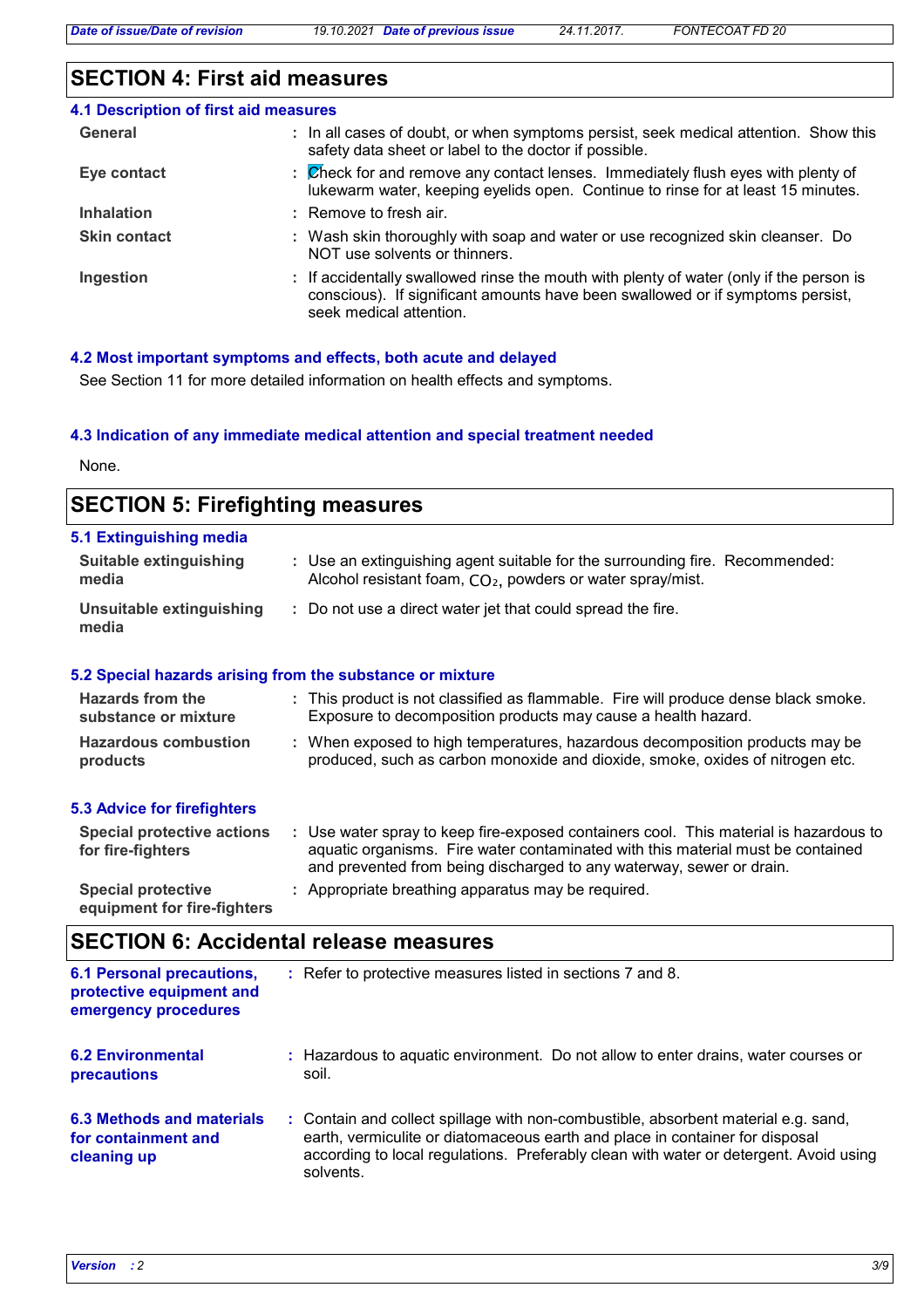| Date of issue/Date of revision     | 19.10.2021 Date of previous issue                                                                                | 24.11.2017. | FONTECOAT FD 20 |
|------------------------------------|------------------------------------------------------------------------------------------------------------------|-------------|-----------------|
| 6.4 Reference to other<br>sections | : See Section 1 for emergency contact information.<br>See Section 13 for additional waste treatment information. |             |                 |

## **SECTION 7: Handling and storage**

| <b>7.1 Precautions for safe</b><br>handling                                          | : Skin contact with the product and exposure to spray mist and vapor should be<br>avoided. Avoid contact with skin and eyes. Avoid inhalation of dust from sanding.<br>See Section 8 for information on appropriate personal protective equipment. Eating,<br>drinking and smoking should be prohibited in areas where this material is handled<br>and stored. Wash hands before breaks and immediately after handling the product.<br>Avoid release to the environment. |
|--------------------------------------------------------------------------------------|--------------------------------------------------------------------------------------------------------------------------------------------------------------------------------------------------------------------------------------------------------------------------------------------------------------------------------------------------------------------------------------------------------------------------------------------------------------------------|
| <b>7.2 Conditions for safe</b><br>storage, including any<br><b>incompatibilities</b> | : Store away from direct sunlight in a dry, cool and well-ventilated area, away from<br>incompatible materials (see Section 10). Keep container tightly closed. Containers<br>that have been opened must be carefully resealed and kept upright to prevent<br>leakage. Do not store in unlabeled containers. Recommended storage temperature<br>is $+5^{\circ}$ C $+25^{\circ}$ C. Do not allow to freeze. Store in accordance with local regulations.                   |
| 7.3 Specific end use(s)                                                              | : None.                                                                                                                                                                                                                                                                                                                                                                                                                                                                  |

## **SECTION 8: Exposure controls/personal protection**

#### **8.1 Control parameters**

#### **Occupational exposure limits**

| <b>Product/ingredient name</b>     | <b>Exposure limit values</b>                                                                                                                                                                                                                            |
|------------------------------------|---------------------------------------------------------------------------------------------------------------------------------------------------------------------------------------------------------------------------------------------------------|
| $ \mathcal{X}$ -methoxy-2-propanol | EU OEL (Europe, 10/2019). Absorbed through skin. Notes: list<br>of indicative occupational exposure limit values<br>TWA: 100 ppm 8 hours.<br>TWA: $375 \text{ mg/m}^3$ 8 hours.<br>STEL: 150 ppm 15 minutes.<br>STEL: 568 mg/m <sup>3</sup> 15 minutes. |

**Recommended monitoring**  If this product contains ingredients with exposure limits, personal, workplace **: procedures** atmosphere or biological monitoring may be required to determine the effectiveness of the ventilation or other control measures and/or the necessity to use respiratory protective equipment.

### **DNELs/DMELs**

No DNELs/DMELs available.

#### **PNECs**

No PNECs available.

#### **8.2 Exposure controls**

#### **Appropriate engineering controls**

Provide adequate ventilation. If these are not sufficient to maintain concentrations of particulates and solvent vapours below the OEL, suitable respiratory protection must be worn (see Personal protection for both components). Comply with the health and safety at work laws.

#### **Individual protection measures**

| <b>Eye/face protection</b> | : Safety eyewear should be used when there is a likelihood of exposure. Use safety<br>eyewear (EN166), especially during spray-application.                                                                                                                                                                                                                                                |
|----------------------------|--------------------------------------------------------------------------------------------------------------------------------------------------------------------------------------------------------------------------------------------------------------------------------------------------------------------------------------------------------------------------------------------|
| <b>Hand protection</b>     | : Wear protective gloves. Gloves should be replaced regularly and if there is any<br>sign of damage to the glove material. The instructions and information provided by<br>the glove manufacturer on use, storage, maintenance and replacement must be<br>followed.<br>Recommended glove material (EN374):<br>> 8 hours (breakthrough time): nitrile rubber<br>Not recommended: PVA gloves |
| <b>Skin protection</b>     | : Wear appropriate personal protective clothing to prevent skin contact.                                                                                                                                                                                                                                                                                                                   |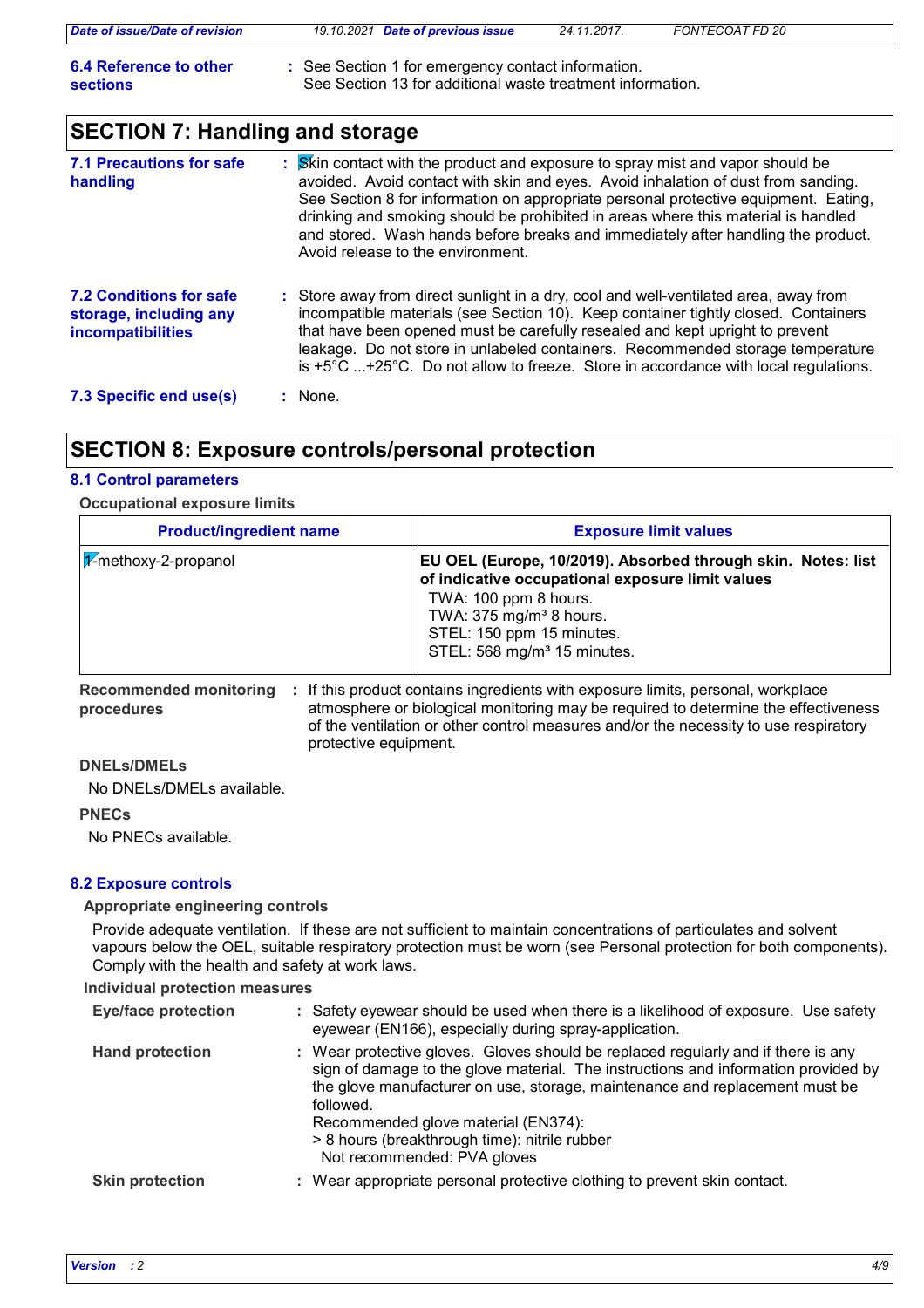| Date of issue/Date of revision            | 19.10.2021 Date of previous issue                                                                                                                                                                                                                                                                                                       | 24.11.2017. | FONTECOAT FD 20 |
|-------------------------------------------|-----------------------------------------------------------------------------------------------------------------------------------------------------------------------------------------------------------------------------------------------------------------------------------------------------------------------------------------|-------------|-----------------|
| <b>Respiratory protection</b>             | : If ventilation during spray-application is inadequate, use respirators with<br>combination filter AP, gas/dust filter (EN405:2001). Wear a respirator with type P2<br>filter during sanding (EN149:2001). Be sure to use an approved/certified respirator<br>or equivalent. Check that mask fits tightly and change filter regularly. |             |                 |
| <b>Environmental exposure</b><br>controls | : For information regarding environmental protection measures, please refer to<br>section 13 for waste handling, section 7 for handling and storage and section 1.2<br>for relevant identified uses of the substance or mixture and uses advised against.                                                                               |             |                 |

## **SECTION 9: Physical and chemical properties**

| 9.1 Information on basic physical and chemical properties   |                                                                                            |
|-------------------------------------------------------------|--------------------------------------------------------------------------------------------|
| <b>Appearance</b>                                           |                                                                                            |
| <b>Physical state</b>                                       | : Liquid.                                                                                  |
| <b>Color</b>                                                | Coloured                                                                                   |
| Odor                                                        | Mild.                                                                                      |
| <b>Odor threshold</b>                                       | : Not relevant for the hazard assessment of the product.                                   |
| pH                                                          | Not relevant for the hazard assessment of the product.                                     |
| <b>Melting point/freezing point</b>                         | : -96°C (1-methoxy-2-propanol)                                                             |
| Initial boiling point and<br>boiling range                  | $\sqrt{20.17^{\circ}}$ C (1-methoxy-2-propanol)                                            |
| <b>Flash point</b>                                          | : $>100 °C$                                                                                |
| <b>Evaporation rate</b><br><b>Flammability (solid, gas)</b> | $0.814$ (butyl acetate = 1) (1-methoxy-2-propanol)<br>Not applicable. Product is a liquid. |
| <b>Upper/lower flammability or</b><br>explosive limits      | Zower: 1.48% (1-methoxy-2-propanol)<br>Upper: 13.74% (1-methoxy-2-propanol)                |
| <b>Vapor pressure</b>                                       | $V$ .1 kPa [room temperature] (1-methoxy-2-propanol)                                       |
| <b>Vapor density</b>                                        | $\overline{3.11}$ (1-methoxy-2-propanol)                                                   |
| <b>Density</b>                                              | $\sqrt{27}$ g/cm <sup>3</sup>                                                              |
| Solubility(ies)                                             | Miscible in water.                                                                         |
| Partition coefficient: n-octanol/ :<br>water                | Not applicable.                                                                            |
| <b>Auto-ignition temperature</b>                            | : 270°C (1-methoxy-2-propanol)                                                             |
| <b>Decomposition temperature</b>                            | : Not relevant for the hazard assessment of the product.                                   |
| <b>Viscosity</b>                                            | Not relevant for the hazard assessment of the product.                                     |
| <b>Explosive properties</b>                                 | No explosive ingredients present.                                                          |
| <b>Oxidizing properties</b>                                 | : No oxidizing ingredients present.                                                        |
| <b>Particle characteristics</b>                             |                                                                                            |
| <b>Median particle size</b>                                 | Mot applicable.                                                                            |
| 9.2 Other information                                       |                                                                                            |

No additional information.

| <b>SECTION 10: Stability and reactivity</b> |                                                                                   |  |
|---------------------------------------------|-----------------------------------------------------------------------------------|--|
| <b>10.1 Reactivity</b>                      | $\therefore$ See Section 10.5.                                                    |  |
| <b>10.2 Chemical stability</b>              | : Stable under recommended storage and handling conditions (see Section 7).       |  |
| 10.3 Possibility of<br>hazardous reactions  | : Under normal conditions of storage and use, hazardous reactions will not occur. |  |
| <b>10.4 Conditions to avoid</b>             | : Avoid extreme heat and freezing.                                                |  |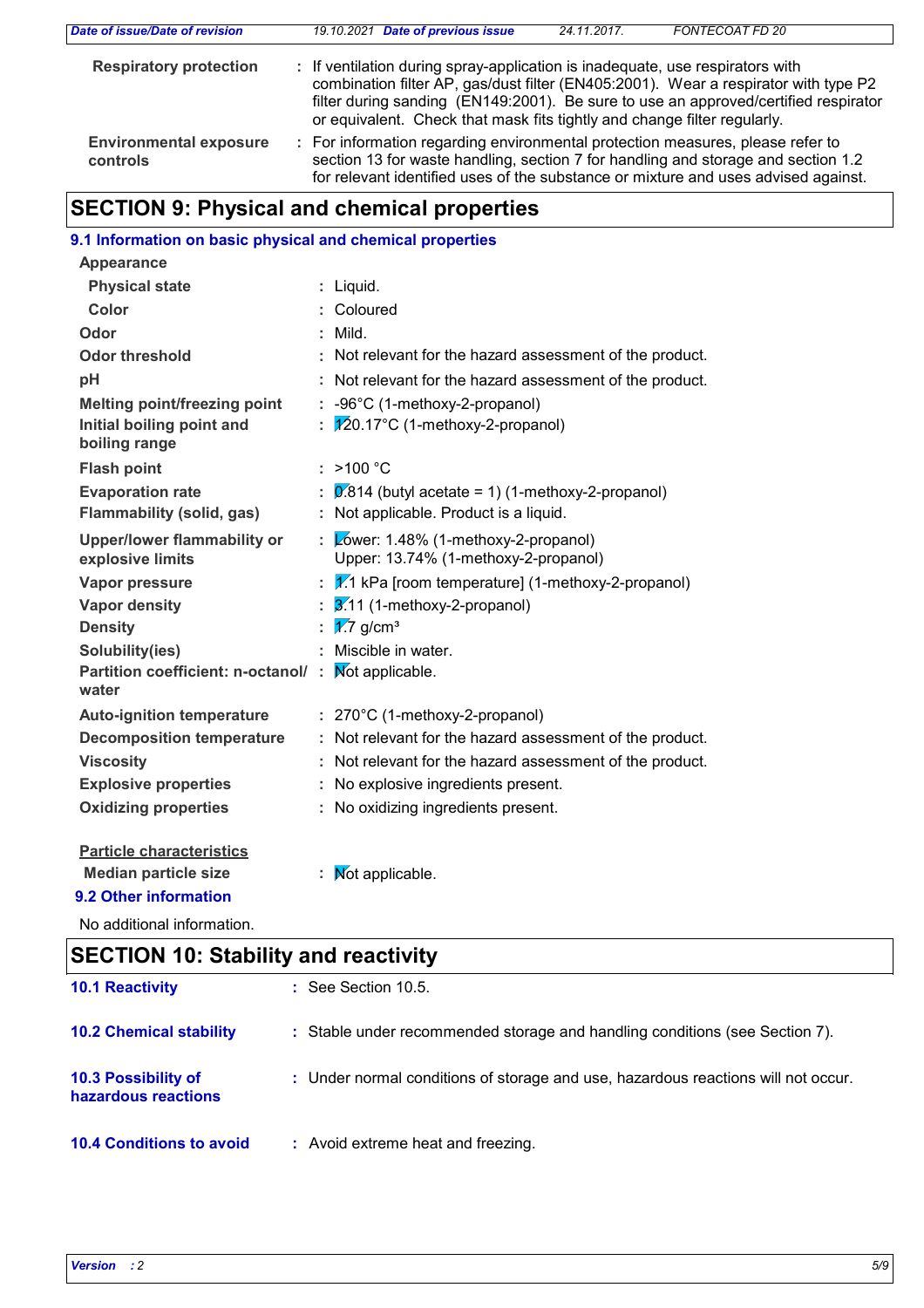| Date of issue/Date of revision                  | 19.10.2021 Date of previous issue                                                                                                                             | 24.11.2017.                                                                    | FONTECOAT FD 20 |  |
|-------------------------------------------------|---------------------------------------------------------------------------------------------------------------------------------------------------------------|--------------------------------------------------------------------------------|-----------------|--|
| 10.5 Incompatible materials                     | oxidizing agents<br>strong acids<br>strong alkalis                                                                                                            | Keep away from the following materials to prevent strong exothermic reactions: |                 |  |
| <b>10.6 Hazardous</b><br>decomposition products | : When exposed to high temperatures, hazardous decomposition products may be<br>produced, such as carbon monoxide and dioxide, smoke, oxides of nitrogen etc. |                                                                                |                 |  |

## **SECTION 11: Toxicological information**

#### **11.1 Information on toxicological effects**

There is no testdata available on the product itself.

The product is not classified as hazardous according to Regulation (EC) 1272/2008 as amended.

Long term exposure to spray mist may produce respiratory tract irritation. Prolonged or repeated contact can defat the skin and lead to irritation, cracking and/or dermatitis.

#### **Acute toxicity**

| <b>Product/ingredient name</b>  | <b>Result</b>                      | <b>Species</b> | <b>Dose</b> | <b>Exposure</b> |
|---------------------------------|------------------------------------|----------------|-------------|-----------------|
| sophorone diamine               | LD50 Oral                          | Rat            | 1030 mg/kg  |                 |
| m-phenylenebis<br>(methylamine) | LC50 Inhalation Dusts and<br>mists | Rat            | $1.34$ mg/l | 4 hours         |
|                                 | <b>LC50 Inhalation Vapor</b>       | Rat            | $2.4$ mg/l  | 4 hours         |
|                                 | LD50 Oral                          | Rat            | 930 mg/kg   |                 |

#### Not classified.

**Irritation/Corrosion**

Not classified.

#### **Sensitization**

**Not classified.** 

The product contains sensitizing substances mentioned in sections 2 and 3.

- **Mutagenicity**
- Not classified.

**Carcinogenicity**

Not classified.

**Reproductive toxicity**

Not classified.

**Teratogenicity**

Not classified.

**Specific target organ toxicity (single exposure)**

Not classified.

**Specific target organ toxicity (repeated exposure)**

Not classified.

**Aspiration hazard** Not classified.

## **SECTION 12: Ecological information**

Ecological testing has not been conducted on this product. Do not allow to enter drains, water courses or soil.

The product is classified as environmetally hazardous according to Regulation (EC) 1272/2008. Toxic to aquatic life with long lasting effects.

#### **12.1 Toxicity**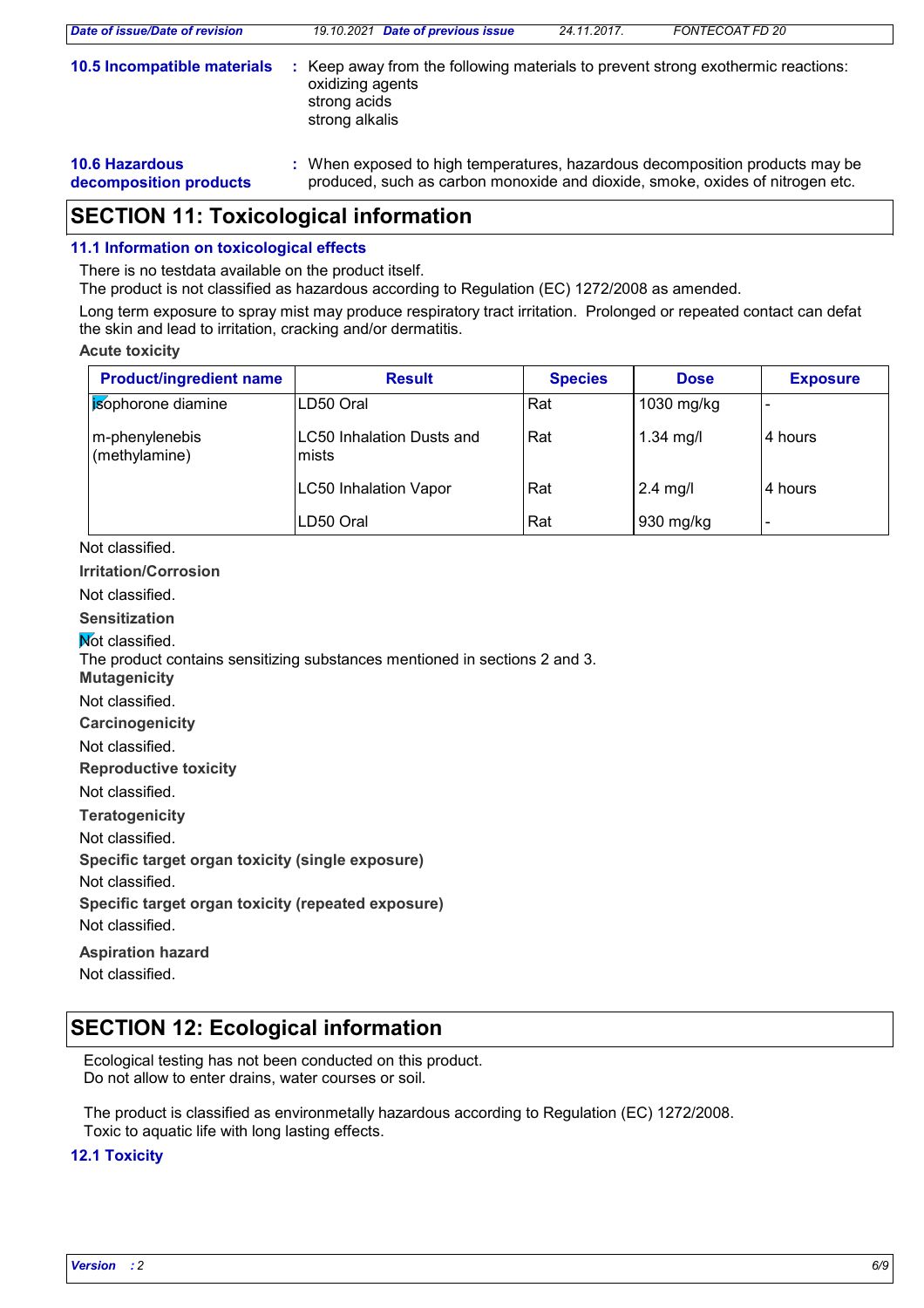*Date of issue/Date of revision 19.10.2021 Date of previous issue 24.11.2017. FONTECOAT FD 20*

| <b>Product/ingredient name</b>  | <b>Result</b>         | <b>Species</b>                     | <b>Exposure</b> |
|---------------------------------|-----------------------|------------------------------------|-----------------|
| trizinc bis(orthophosphate)     | Acute EC50 0.8 mg/l   | Algae                              | 72 hours        |
| m-phenylenebis<br>(methylamine) | Acute EC50 12 mg/l    | Algae - Scenedesmus<br>subspicatus | 72 hours        |
|                                 | Acute EC50 15.2 mg/l  | Daphnia                            | 48 hours        |
|                                 | Acute LC50 75 mg/l    | Fish                               | 96 hours        |
|                                 | Acute LC50 87.6 mg/l  | Fish                               | 96 hours        |
|                                 | Chronic NOEC 4.7 mg/l | Daphnia                            | 21 days         |

#### **12.2 Persistence and degradability**

**:** No specific data.

#### **12.3 Bioaccumulative potential**

| <b>Product/ingredient name</b>  | LogP <sub>ow</sub>       | <b>Bioconcentration factor</b><br>[BCF] | <b>Potential</b> |
|---------------------------------|--------------------------|-----------------------------------------|------------------|
| propylidynetrimethanol          | $-0.47$                  | <1                                      | low              |
| m-phenylenebis<br>(methylamine) | 0.18                     | 2.69                                    | low              |
| isophorone diamine              | 0.99                     |                                         | low              |
| 1-methoxy-2-propanol            | <1                       | 3.16                                    | low              |
| trizinc bis(orthophosphate)     | $\overline{\phantom{0}}$ | 60960                                   | high             |

| 12.4 Mobility in soil    |                  |
|--------------------------|------------------|
| Soil/water partition     | : Not available. |
| <b>coefficient (Koc)</b> |                  |
| <b>Mobility</b>          | : Not available. |

#### **12.5 Results of PBT and vPvB assessment**

This mixture does not contain any substances that are assessed to be a PBT or a vPvB.

| 12.6 Other adverse effects<br>Not available. |  |
|----------------------------------------------|--|
|----------------------------------------------|--|

## **SECTION 13: Disposal considerations**

| <b>13.1 Waste treatment methods</b> |                                                                                                                                                                                                                                                                                                                                    |
|-------------------------------------|------------------------------------------------------------------------------------------------------------------------------------------------------------------------------------------------------------------------------------------------------------------------------------------------------------------------------------|
| <b>Product</b>                      |                                                                                                                                                                                                                                                                                                                                    |
| <b>Methods of disposal</b>          | : Gather residues into waste containers. Liquid residue and cleaning liquids are<br>hazardous waste and must not be emptied into drains or sewage system, but<br>handled in accordance with national regulations. Product residues should be left at<br>special companies which have permission for gathering this kind of wastes. |

#### **European waste catalogue (EWC)**

| Waste code | <b>Waste designation</b>                                                          |
|------------|-----------------------------------------------------------------------------------|
| 08 01 11*  | waste paint and varnish containing organic solvents or other hazardous substances |
| 08 01 12   | waste paint and varnish other than those mentioned in 08 01 11                    |

If this product is mixed with other wastes, the original waste product code may no longer apply and the appropriate code should be assigned. For further information, contact your local waste authority.

#### **Packaging**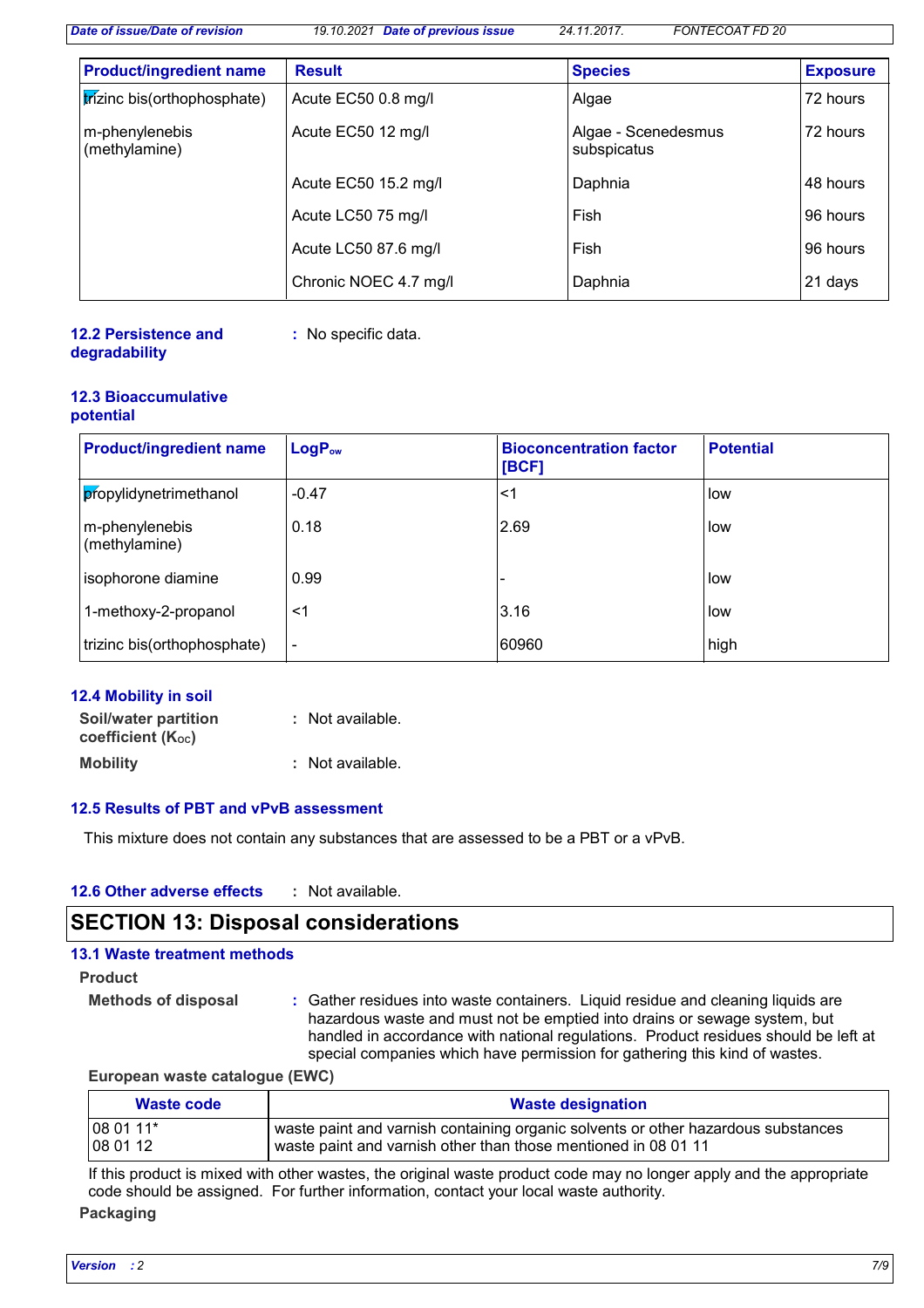*Date of issue/Date of revision 19.10.2021 Date of previous issue 24.11.2017. FONTECOAT FD 20*

**Methods of disposal : Special precautions :**

Empty packaging should be disposed of in accordance with national regulations. : No additional information.

## **SECTION 14: Transport information**

|                                                 |                                                                                                                                                                                                        | <b>ADR/RID</b>                                                | <b>IMDG</b>                                                                                                                                                                                                                                     | <b>IATA</b>                                                                                                                                                                          |  |  |  |
|-------------------------------------------------|--------------------------------------------------------------------------------------------------------------------------------------------------------------------------------------------------------|---------------------------------------------------------------|-------------------------------------------------------------------------------------------------------------------------------------------------------------------------------------------------------------------------------------------------|--------------------------------------------------------------------------------------------------------------------------------------------------------------------------------------|--|--|--|
| 14.1 UN number                                  |                                                                                                                                                                                                        | <b>UN3082</b>                                                 | <b>UN3082</b>                                                                                                                                                                                                                                   | <b>UN3082</b>                                                                                                                                                                        |  |  |  |
| shipping name                                   | 14.2 UN proper                                                                                                                                                                                         |                                                               | <b>ENVIRONMENTALLY</b><br><b>HAZARDOUS</b><br>SUBSTANCE,<br>LIQUID, N.O.S.<br>(trizinc bis<br>(orthophosphate))                                                                                                                                 | <b>ENVIRONMENTALLY</b><br><b>HAZARDOUS</b><br>SUBSTANCE,<br>LIQUID, N.O.S.<br>(trizinc bis<br>(orthophosphate))                                                                      |  |  |  |
| <b>14.3 Transport</b><br>hazard class(es)       |                                                                                                                                                                                                        | 9                                                             | 9                                                                                                                                                                                                                                               | 9                                                                                                                                                                                    |  |  |  |
| 14.4 Packing<br>group                           |                                                                                                                                                                                                        | $\mathbf{III}$                                                | III                                                                                                                                                                                                                                             | III                                                                                                                                                                                  |  |  |  |
| 14.5<br><b>Environmental</b><br>hazards         |                                                                                                                                                                                                        | Yes.                                                          | Yes.                                                                                                                                                                                                                                            | Yes.                                                                                                                                                                                 |  |  |  |
| <b>Additional information</b><br><b>ADR/RID</b> |                                                                                                                                                                                                        | and 4.1.1.4 to 4.1.1.8.                                       |                                                                                                                                                                                                                                                 | This product is not regulated as a dangerous good when transported in sizes of $\leq 5$ L<br>or $\leq$ 5 kg, provided the packagings meet the general provisions of 4.1.1.1, 4.1.1.2 |  |  |  |
| <b>IMDG</b>                                     |                                                                                                                                                                                                        | and 4.1.1.4 to 4.1.1.8.<br><b>Emergency schedules F-A,S-F</b> |                                                                                                                                                                                                                                                 | This product is not regulated as a dangerous good when transported in sizes of $\leq 5$ L<br>or ≤5 kg, provided the packagings meet the general provisions of 4.1.1.1, 4.1.1.2       |  |  |  |
| <b>IATA</b>                                     | : This product is not regulated as a dangerous good when transported in sizes of ≤5 L<br>or $\leq$ 5 kg, provided the packagings meet the general provisions of 5.0.2.4.1,<br>5.0.2.6.1.1 and 5.0.2.8. |                                                               |                                                                                                                                                                                                                                                 |                                                                                                                                                                                      |  |  |  |
| user                                            |                                                                                                                                                                                                        |                                                               | 14.6 Special precautions for : Transport within user's premises: always transport in closed containers that are<br>upright and secure. Ensure that persons transporting the product know what to do in<br>the event of an accident or spillage. |                                                                                                                                                                                      |  |  |  |
| <b>14.7 Transport in bulk</b>                   |                                                                                                                                                                                                        | : Not available.                                              |                                                                                                                                                                                                                                                 |                                                                                                                                                                                      |  |  |  |

#### **14.7 Tra according to IMO instruments**

## **SECTION 15: Regulatory information**

|                                                     | 15.1 Safety, health and environmental regulations/legislation specific for the substance or mixture |  |  |  |  |  |
|-----------------------------------------------------|-----------------------------------------------------------------------------------------------------|--|--|--|--|--|
| EU Regulation (EC) No. 1907/2006 (REACH)            |                                                                                                     |  |  |  |  |  |
| <b>Other EU regulations</b>                         |                                                                                                     |  |  |  |  |  |
| <b>Europe inventory</b>                             | : Not determined.                                                                                   |  |  |  |  |  |
| <b>Persistent Organic Pollutants</b><br>Not listed. |                                                                                                     |  |  |  |  |  |
| <b>VOC Directive</b>                                | : This product is in scope of Directive 2004/42/CE.                                                 |  |  |  |  |  |
| <b>15.2 Chemical Safety</b><br><b>Assessment</b>    | : This product contains substances for which Chemical Safety Assessments are still<br>required.     |  |  |  |  |  |